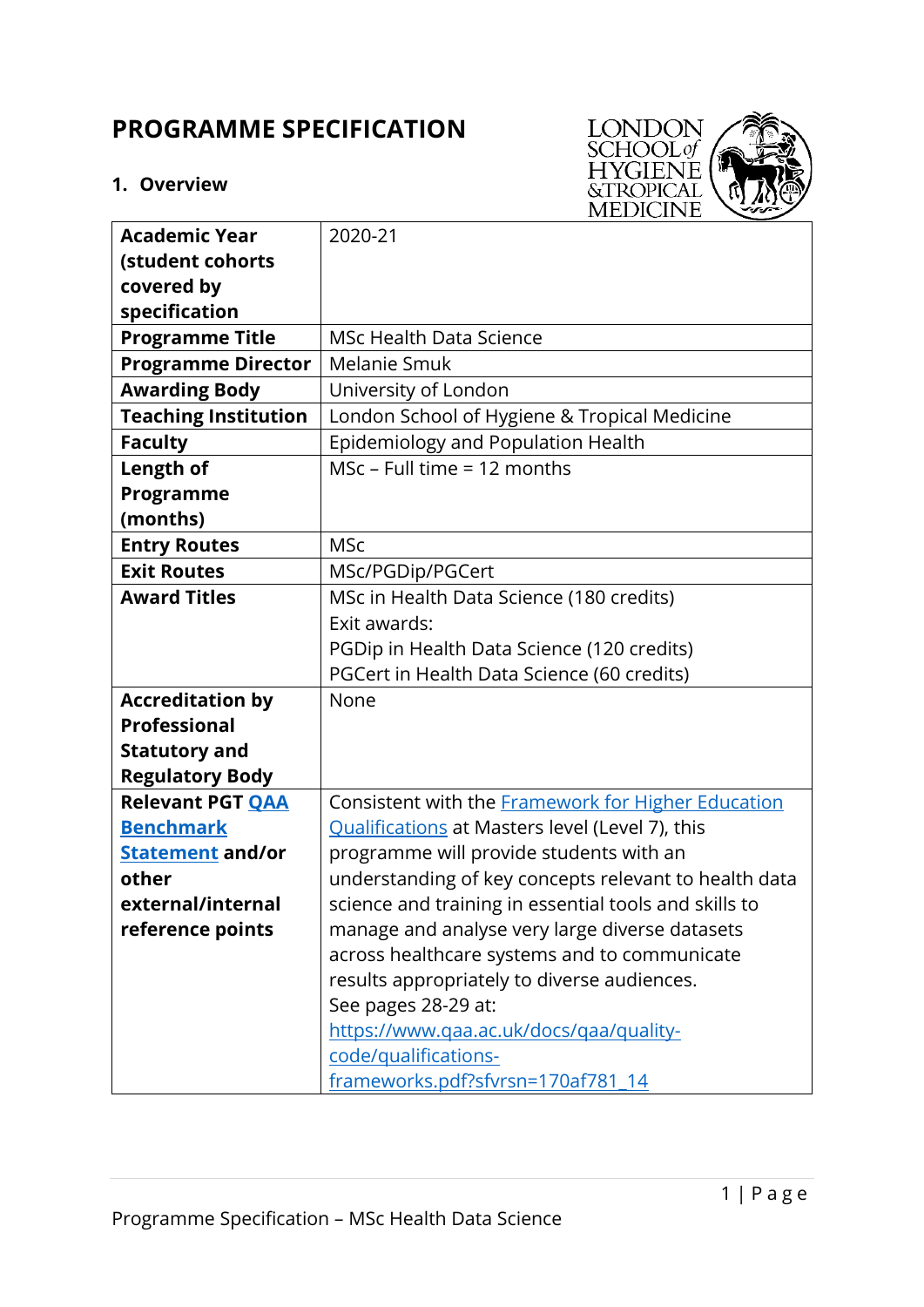| <b>Level of programme</b>  |                                                                                                    | Masters - Level 7                                         |                                                      |    |  |
|----------------------------|----------------------------------------------------------------------------------------------------|-----------------------------------------------------------|------------------------------------------------------|----|--|
| within the                 |                                                                                                    |                                                           |                                                      |    |  |
| <b>Framework for</b>       |                                                                                                    |                                                           |                                                      |    |  |
| <b>Higher Education</b>    |                                                                                                    |                                                           |                                                      |    |  |
| Qualifications             |                                                                                                    |                                                           |                                                      |    |  |
| (FHEQ)                     |                                                                                                    |                                                           |                                                      |    |  |
| <b>Total Credits</b>       | <b>CATS:</b>                                                                                       | 180                                                       | ECTS:                                                | 90 |  |
| <b>HECoS Code</b>          |                                                                                                    |                                                           | Health sciences (100246), computer science (100366), |    |  |
|                            | medical statistics (101031)                                                                        |                                                           |                                                      |    |  |
| <b>Mode of Delivery</b>    |                                                                                                    |                                                           | Students may complete the whole 2020/21 MSc          |    |  |
|                            | programme online or may choose to come to London                                                   |                                                           |                                                      |    |  |
|                            |                                                                                                    |                                                           | in anticipation of some face-to-face teaching.       |    |  |
|                            |                                                                                                    |                                                           |                                                      |    |  |
|                            |                                                                                                    |                                                           |                                                      |    |  |
|                            | For Health Data Science:                                                                           |                                                           |                                                      |    |  |
|                            | Term 1 core module teaching will be delivered online                                               |                                                           |                                                      |    |  |
|                            | only, with a combination of synchronous (live and                                                  |                                                           |                                                      |    |  |
|                            | interactive) and asynchronous (recordings,                                                         |                                                           |                                                      |    |  |
|                            |                                                                                                    | independent study, individual exercises, etc) activities. |                                                      |    |  |
|                            |                                                                                                    |                                                           |                                                      |    |  |
|                            |                                                                                                    |                                                           |                                                      |    |  |
|                            | All terms 2 and 3 modules will be offered online.                                                  |                                                           |                                                      |    |  |
|                            | Certain modules will also have some optional on-<br>campus components. The face to face components |                                                           |                                                      |    |  |
|                            |                                                                                                    |                                                           |                                                      |    |  |
|                            | may be limited to ensure that UK social distancing<br>rules are adhered to.                        |                                                           |                                                      |    |  |
|                            |                                                                                                    |                                                           |                                                      |    |  |
|                            |                                                                                                    |                                                           |                                                      |    |  |
|                            | If at any point during the academic year the UK is                                                 |                                                           |                                                      |    |  |
|                            | forced to go into another period of lockdown, this                                                 |                                                           |                                                      |    |  |
|                            | programme will be delivered using online methods                                                   |                                                           |                                                      |    |  |
|                            | only.                                                                                              |                                                           |                                                      |    |  |
|                            |                                                                                                    |                                                           |                                                      |    |  |
|                            |                                                                                                    |                                                           |                                                      |    |  |
|                            | Throughout the year there will be programme- and                                                   |                                                           |                                                      |    |  |
|                            | LSHTM-level activities, such as group seminars and a                                               |                                                           |                                                      |    |  |
|                            | themed lecture series and discussion forums. These                                                 |                                                           |                                                      |    |  |
|                            | will allow students to study the programme safely at a                                             |                                                           |                                                      |    |  |
|                            | distance but remain together as a community.                                                       |                                                           |                                                      |    |  |
| <b>Mode and Period of</b>  | Full time (12 months)                                                                              |                                                           |                                                      |    |  |
| <b>Study</b>               |                                                                                                    |                                                           |                                                      |    |  |
| <b>Cohort Entry Points</b> | Annually in September                                                                              |                                                           |                                                      |    |  |
| <b>Language of Study</b>   | English                                                                                            |                                                           |                                                      |    |  |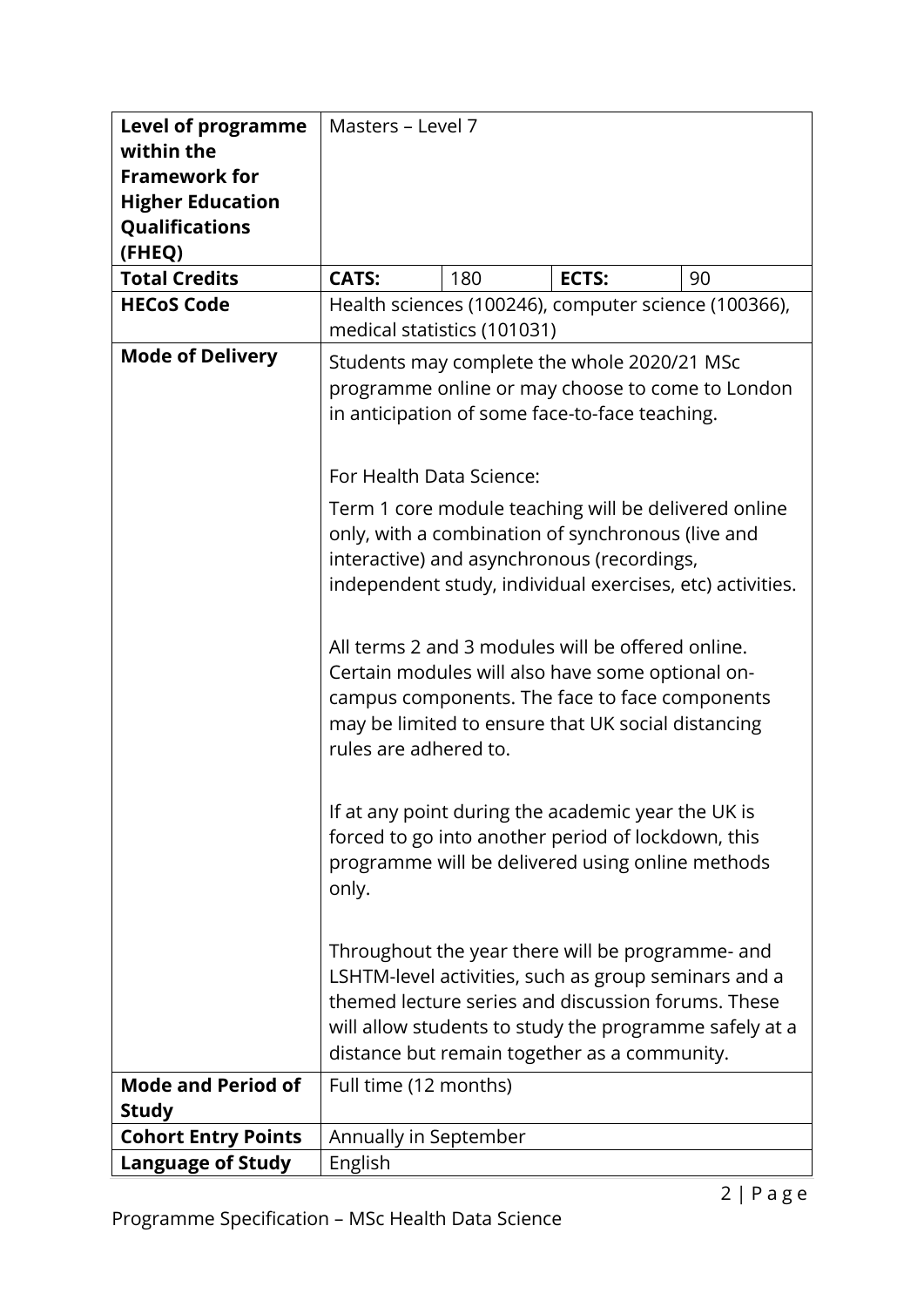| <b>Re-sit Policy</b>        | https://www.lshtm.ac.uk/sites/default/files/academic-  |  |  |  |  |  |
|-----------------------------|--------------------------------------------------------|--|--|--|--|--|
|                             | manual-chapter-08a.pdf                                 |  |  |  |  |  |
| <b>Extenuating</b>          | https://www.lshtm.ac.uk/sites/default/files/academic-  |  |  |  |  |  |
| <b>Circumstances</b>        | manual-chapter-07.pdf                                  |  |  |  |  |  |
| <b>Policy</b>               |                                                        |  |  |  |  |  |
| Programme                   | Health Data Science is an emerging discipline,         |  |  |  |  |  |
| <b>Description</b>          | combining mathematics, statistics, epidemiology and    |  |  |  |  |  |
|                             | informatics. This programme will equip graduates with  |  |  |  |  |  |
|                             | the tools and skills to manage and analyse very large  |  |  |  |  |  |
|                             | diverse datasets across healthcare systems.            |  |  |  |  |  |
|                             | This programme aims to train a new generation of       |  |  |  |  |  |
|                             | world-leading health data scientists, to work in both  |  |  |  |  |  |
|                             | the public and private sector. The overall strategy    |  |  |  |  |  |
|                             | towards teaching and assessment focuses on building    |  |  |  |  |  |
|                             | strong quantitative, computational, and practical data |  |  |  |  |  |
|                             | management skills, while providing opportunities to    |  |  |  |  |  |
|                             | develop key professional skills required to be a       |  |  |  |  |  |
|                             | successful health data scientist.                      |  |  |  |  |  |
| <b>Date of Introduction</b> | September 2020                                         |  |  |  |  |  |
| of Programme                |                                                        |  |  |  |  |  |
| (month/year)                |                                                        |  |  |  |  |  |
| Date of production /        | Extraordinary revisions made in August 2020 in         |  |  |  |  |  |
| revision of this            | response to Covid-19 mitigation planning               |  |  |  |  |  |
| programme                   |                                                        |  |  |  |  |  |
| specification               |                                                        |  |  |  |  |  |
| (month/year)                |                                                        |  |  |  |  |  |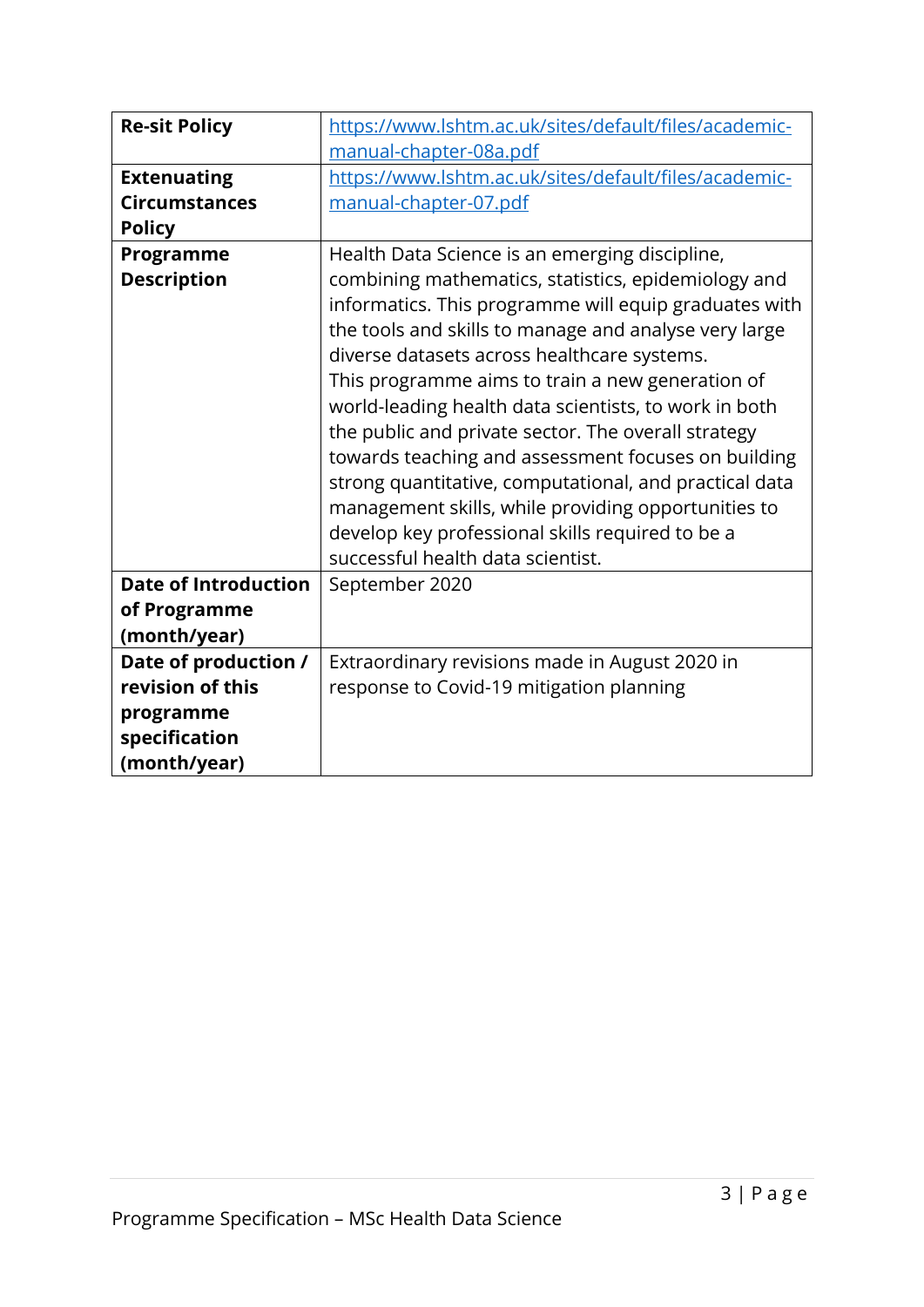## **2. Programme Aims & Learning Outcomes**

#### **Educational aims of the programme**

The programme aims are to:

- equip graduates with the tools and skills to manage and analyse very large diverse datasets across healthcare systems;
- provide opportunities to allow students to develop the professional skills – including teamwork, project management, and presentation skills – to work as a successful data scientist in the public or private sector.

#### **Programme Learning Outcomes**

# **1. Knowledge and Understanding of:**

- 1.1 the varied roles of a health data scientist within the wider health and health research environment;
- 1.2 key sources of health data, the context in which these data are collected and implications for issues such as data quality and accessibility;
- 1.3 implications of the context of data collection on bias and the appropriateness of use to address specific questions;
- 1.4 commonly used statistical and machine learning techniques;
- 1.5 key issues related to ethics, security and information governance and current debates in these areas in the specific arena of health data science.

# **2. Skills and other Attributes**

Intellectual Skills – able to:

- 2.1 critically appraise ethical, security and information governance implications of a proposed study design in the context of a data science project;
- 2.2 devise and implement an appropriate analysis approach, drawing on a range of statistical and machine learning techniques, to address a health data science research question;
- 2.3 critically evaluate potential sources of bias, and the likely impact on results, in relation to the data and question at hand, focusing on the context of data used in typical health data science projects;
- 2.4 justify conclusions drawn from results of analyses, acknowledging uncertainty appropriately.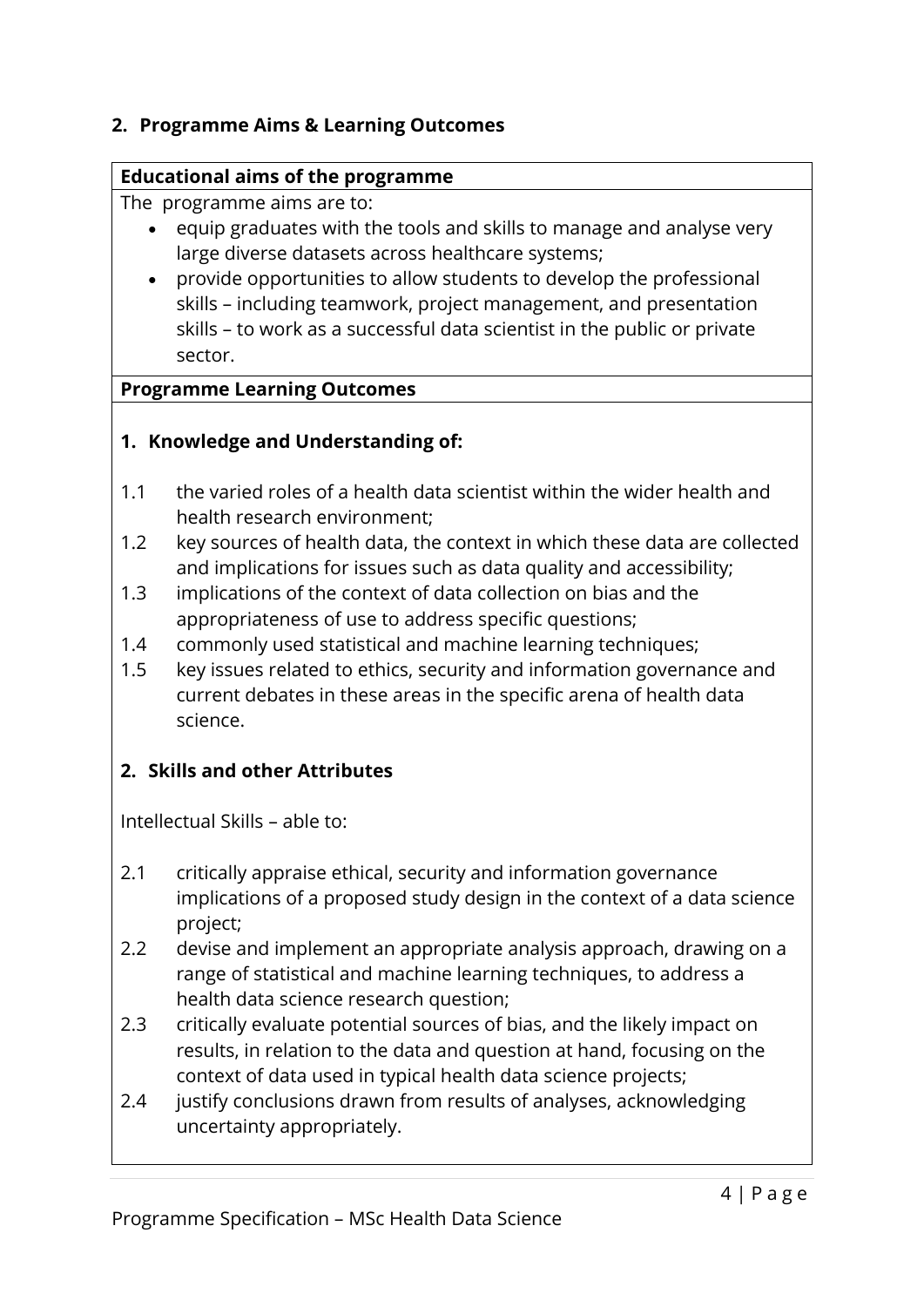Practical Skills – able to:

2.5 extract, assemble, clean, and manipulate health data within a reproducible workflow.

Transferable Skills – able to:

- 2.6 work effectively within a multi-disciplinary environment, including the ability to talk to clients to delineate the scope of a data science project;
- 2.7 communicate technical methods and results to a mixed audience through written reports and oral presentations;
- 2.8 effectively manage a data science project, to deliver key objectives within a set timescale, and work both independently and as an effective team member.

# **Teaching and Learning Strategy**

The role of the health data scientist requires a wide range of technical, practical, and professional skills, many of which are best developed by handson experience grappling with real-world problems. Professional skills, including project management, communicating to diverse audiences, and effective teamwork, are also crucial. The teaching approach for this MSc is designed to maximise students' time working on practical problems, in individual and group settings, and will require students to interact with a range of collaborators/clients.

As well as traditional lectures followed by problem-based practical sessions, with or without computers, teaching strategies in the programme will include:

- **Flipped classroom** approaches where students are provided with materials to read/watch independently, followed by formative assessment in class to assess understanding (e.g. via Moodle-based multiple choice questions), allowing contact time to focus on practical problem-based learning.
- **Interactive lectorials**, alternating lecture-based and hands-on practical sessions.
- **Panel discussions and workshops**, to stimulate debate particularly for current live controversies such as the ethics of algorithms.
- **Teamwork**, particularly in the team-based module and the hackathon.
- **Opportunities to develop and practice professional skills**, including a range of student-led presentations, modules which require student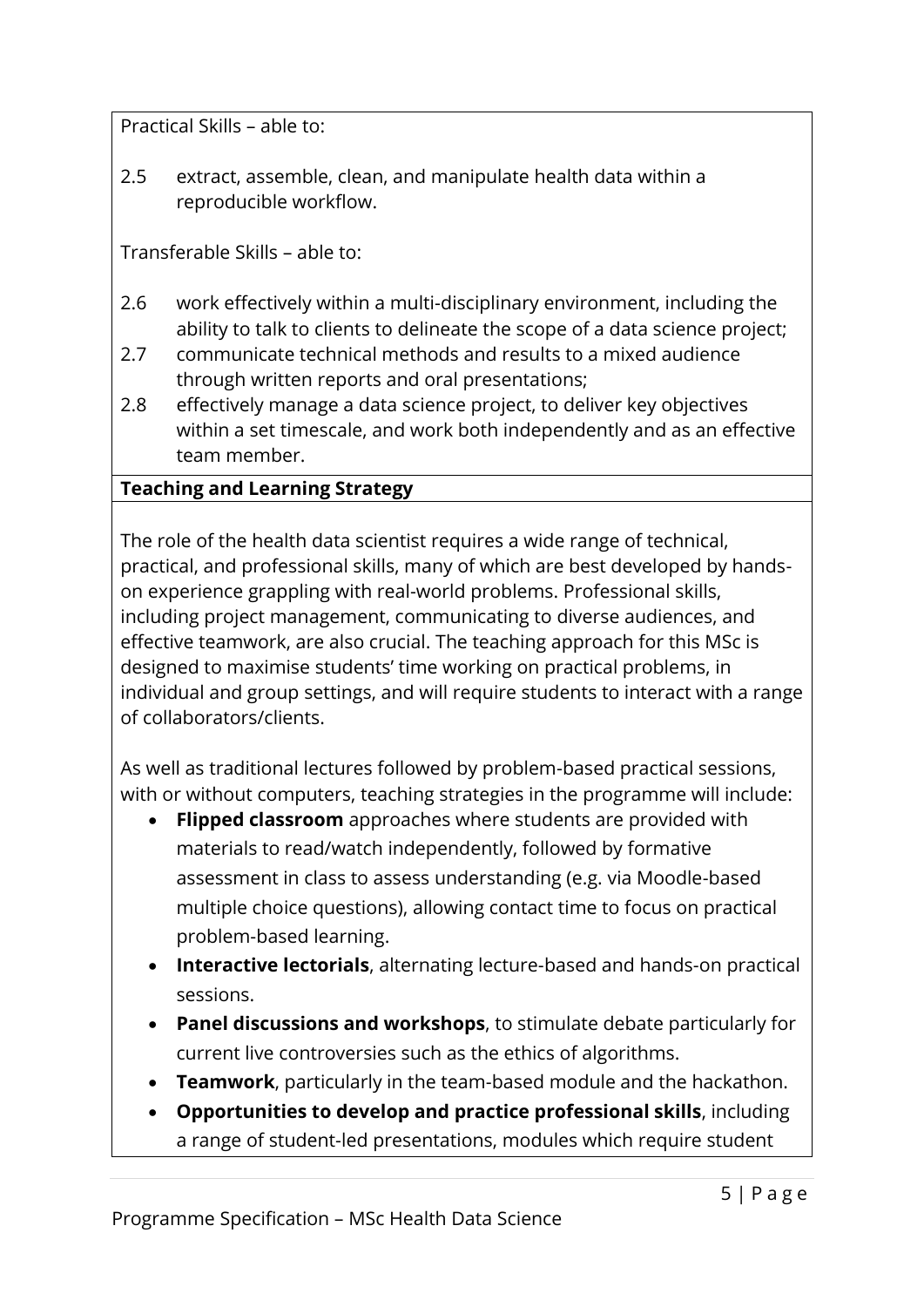teams to interact with a client (someone who is not a data scientist working outside of the LSHTM who wishes to "employ" our students to address a particular research question).

#### **Assessment Strategy**

Assessments have been designed to reflect the reality of life as a health data scientist. The programme will include a mix of formative and summative assessment. A range of assessment techniques will be deployed, including:

- In-module examinations
- Submission of code to perform a given task
- Oral presentations of technical material
- Coursework, with structured and unstructured questions
- Comprehensive written report of an in-depth exploration into an area chosen by the student (research project)

Students will not be required to attend on-campus where assessments can be taken online.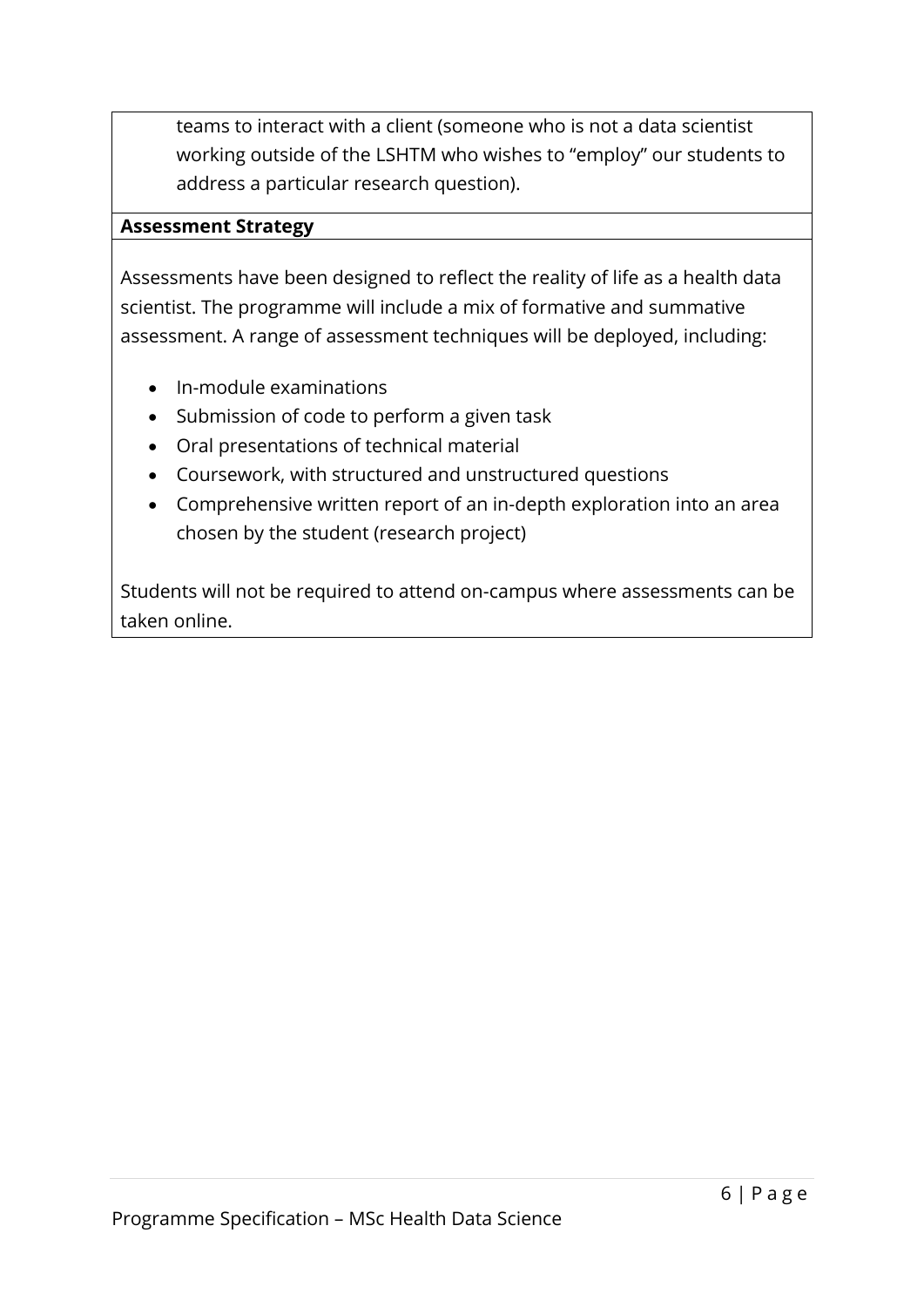## **3. Programme Structure and features, modules, credit assignment and award requirements**

| <b>Full-time Masters</b>  | Term 1 | Term 2 | Term 3 | <b>Total Credits</b> |
|---------------------------|--------|--------|--------|----------------------|
| <b>Compulsory Modules</b> |        |        |        |                      |
| Recommended Modules       |        |        |        |                      |
| <b>Projects</b>           |        |        |        | 60                   |

Module information is correct at the time of publication, but minor amendments may be made subject to approval as detailed in Chapter 3 of the LSHTM [Academic Manual.](https://www.lshtm.ac.uk/sites/default/files/academic-manual-chapter-03.pdf) Optional (i.e. recommended non-compulsory) modules listed

are indicative and may change from year to year.

<https://www.lshtm.ac.uk/study/courses/changes-courses>

| <b>Term</b>    | Slot           | <b>Module</b><br>Code | <b>Module Title</b>                                             | <b>Module Type</b><br>(compulsory or<br>recommended) | <b>Credits</b><br>(CATS) | <b>Contact</b><br>hours* |
|----------------|----------------|-----------------------|-----------------------------------------------------------------|------------------------------------------------------|--------------------------|--------------------------|
| $\mathbf{1}$   | AB1            | 2485                  | Introduction<br>to Health Data<br>Science                       | Compulsory                                           | 10                       | 22                       |
| $\mathbf{1}$   | AB1            | 2486                  | Programming                                                     | Compulsory                                           | 10                       | 40                       |
| 1              | AB1            | 2487                  | <b>Health Data</b><br>Management                                | Compulsory                                           | 15                       | 40                       |
| 1              | AB1            | 2488                  | Epidemiology<br>for Health<br>Data Science                      | Compulsory                                           | 10                       | 35                       |
| 1              | AB1            | 2489                  | Statistics for<br><b>Health Data</b><br>Science                 | Compulsory                                           | 15                       | 37.5                     |
| $\overline{2}$ | C <sub>1</sub> | 2490                  | Machine<br>Learning                                             | Compulsory                                           | 15                       | 40                       |
| $\overline{2}$ | C <sub>2</sub> | 2491                  | Data<br>Challenge                                               | Compulsory                                           | 15                       | 30                       |
| $\overline{2}$ | D <sub>1</sub> | 2492                  | Genomics<br><b>Health Data</b>                                  | Recommended                                          | 15                       | 40                       |
| $\overline{2}$ | D <sub>1</sub> | 2464                  | Modelling &<br>the Dynamics<br>of Infectious<br><b>Diseases</b> | Recommended                                          | 15                       | 60                       |
| $\overline{2}$ | D <sub>1</sub> | 2465                  | Analysis of<br>Hierarchical<br>and Other                        | Recommended                                          | 15                       | 48                       |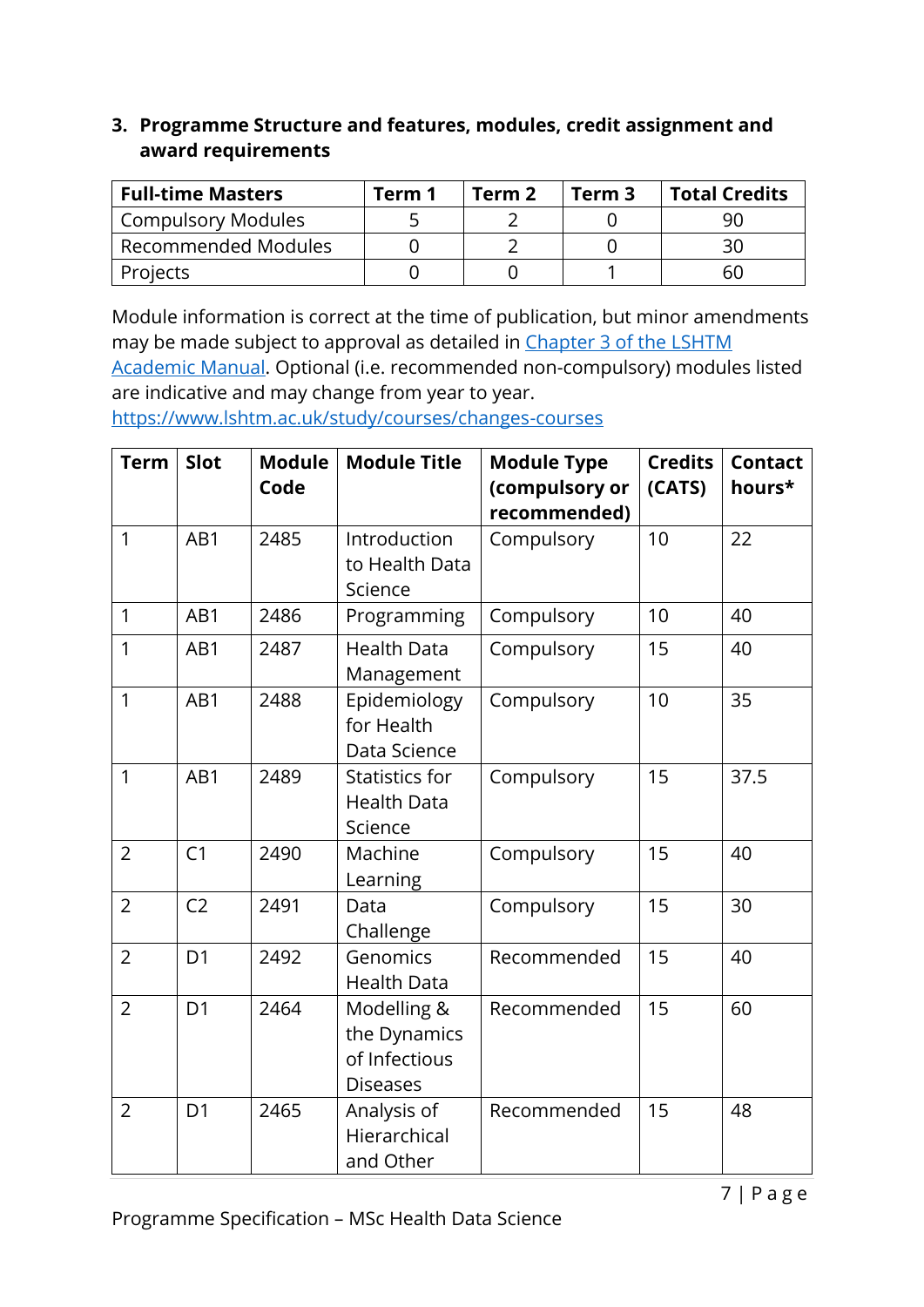|                |                |      | Dependent         |             |    |    |
|----------------|----------------|------|-------------------|-------------|----|----|
|                |                |      | Data              |             |    |    |
| $\overline{2}$ | D <sub>1</sub> | 3135 | Spatial           | Recommended | 15 | 50 |
|                |                |      | Epidemiology      |             |    |    |
|                |                |      | in Public         |             |    |    |
|                |                |      | Health            |             |    |    |
| $\overline{2}$ | D <sub>2</sub> | 1301 | Environmental     | Recommended | 15 | 30 |
|                |                |      | Epidemiology      |             |    |    |
| $\overline{2}$ | D <sub>2</sub> | 2463 | Survival          | Recommended | 15 | 50 |
|                |                |      | Analysis and      |             |    |    |
|                |                |      | Bayesian          |             |    |    |
|                |                |      | <b>Statistics</b> |             |    |    |

\* Student contact time refers to the tutor-mediated time allocated to teaching, provision of guidance and feedback to students. This time includes activities that take place in face-to-face contexts such as on-campus lectures, seminars, demonstrations, tutorials, supervised laboratory workshops, practical classes, project supervision and external fieldwork or visits, as well as where tutors are available for one-to-one discussions and interaction by email. Student contact time also includes tutor-mediated activities that take place in online environments, which may be synchronous (using real-time digital tools such as Zoom or Blackboard Collaborate Ultra) or asynchronous (using digital tools such as tutor-moderated discussion forums or blogs often delivered through the School's virtual learning environment, Moodle). These contact hours reflect provision during the 2019/2020 session. We anticipate that in 2020/2021 there will be fewer hours with tutor presence at specified times and a greater emphasis on directed study such as recorded lectures, recommended readings and guided exercises. Please refer to the individual 2020/2021 module specifications for more detail. This definition is based on the one provided by the [Quality Assurance Agency for Higher Education \(QAA\) Explaining contact](https://www.qaa.ac.uk/docs/qaa/quality-code/contact-hours-guidance.pdf)  [hours \(2011\) guidance document, page 4 available here.](https://www.qaa.ac.uk/docs/qaa/quality-code/contact-hours-guidance.pdf) Student contact time, together with time allocated for independent study and assessment, determines the total student study hours for a module or programme. Although there are separate hours allocated for each of these activities, they should always be clearly linked together to support effective learning.

The London School of Hygiene and Tropical Medicine (LSHTM) defines high quality contact time as structured, focused, purposeful and interactive.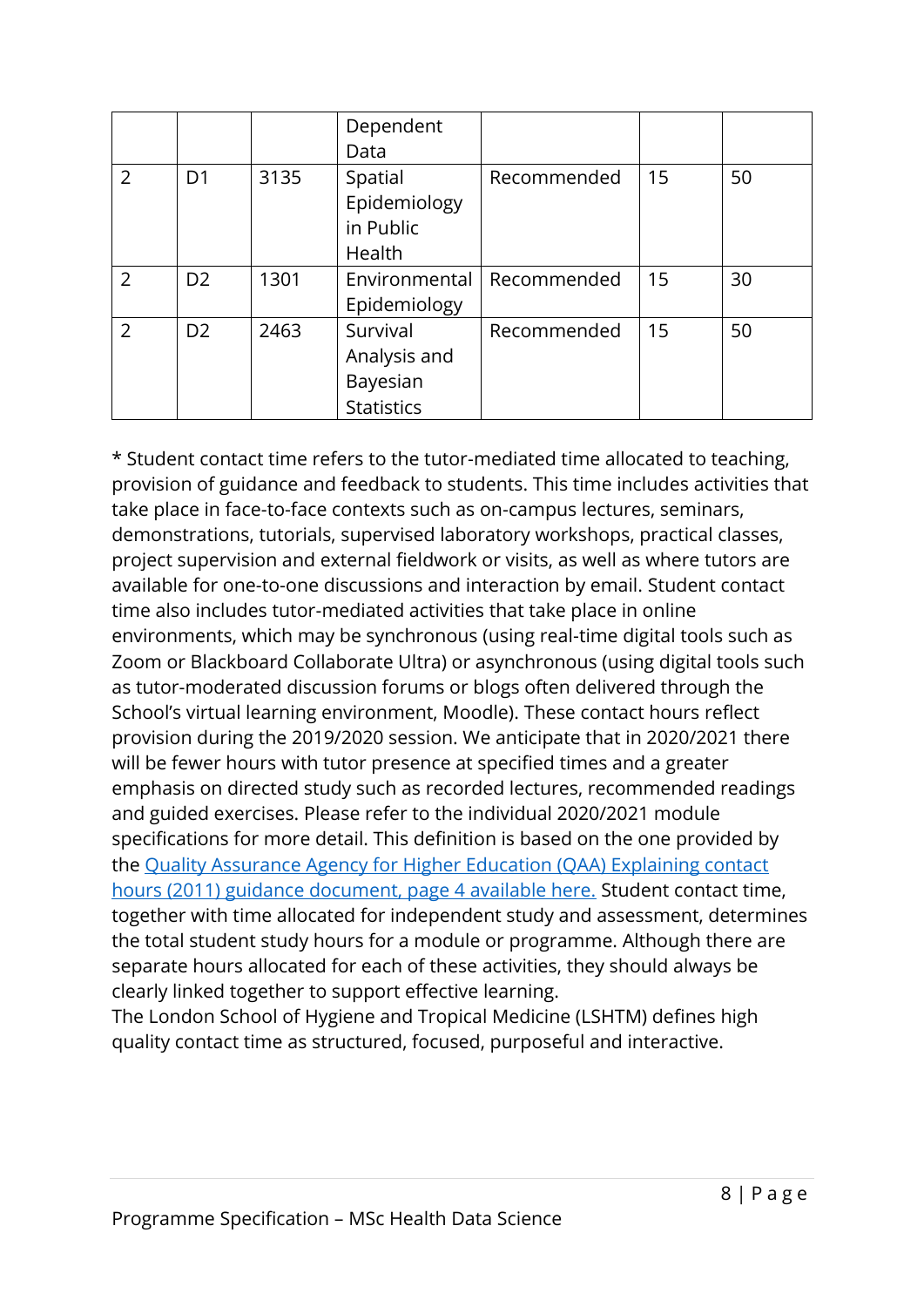#### **4. Entry Requirements**

#### **Criteria for admission**

The normal **minimum** entry requirement to be considered for master's degrees admission at the LSHTM is at least one of the following:

- a second-class honours degree from a UK university, or an overseas qualification of an equivalent standard, in a relevant subject
- a qualification appropriate to the course of study to be followed
	- $\triangleright$  In this case appropriate qualifications will include mathematics, statistics, physics, engineering and computer science. Life science qualifications will be considered subject to evidence of sufficient quantitative background.
- a master's degree in a subject appropriate to the course of study to be followed
- a professional qualification appropriate to the programme of study to be followed

Applicants who do not satisfy these above requirements may still be admitted at the discretion of the LSHTM on the basis of their academic qualifications, work experience and references.

In addition, applicants must demonstrate a high level of quantitative skills and knowledge, including: basic probability, calculus and linear algebra. They must have some prior experience of computer programming. Applicants who have little background in some of these areas will be considered and may receive a conditional offer, subject to undertaking some preparatory learning prior to commencing the programme.